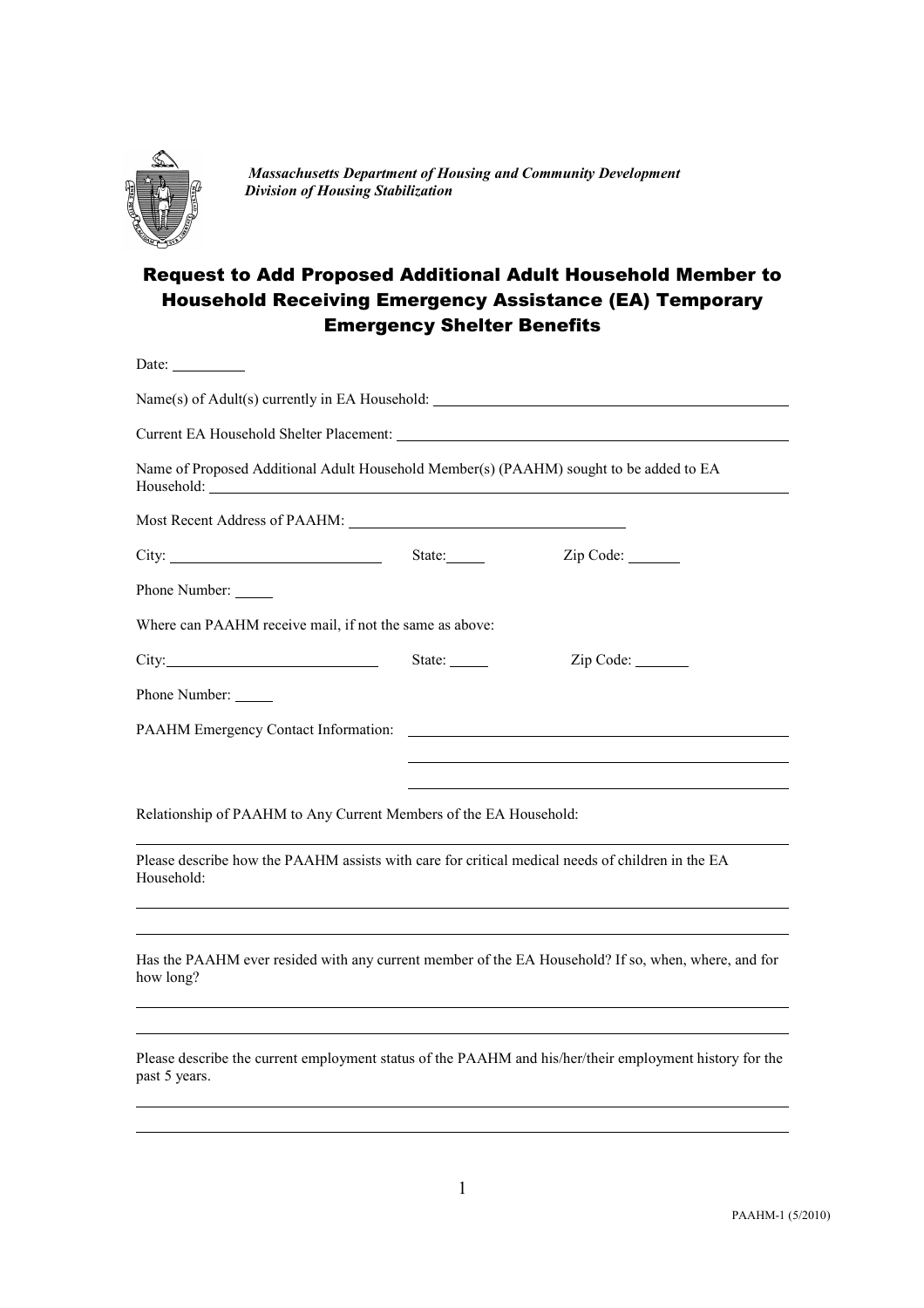Please describe the most recent permanent housing occupied by the PAAHM and provide a 5-year housing history of permanent and long-term temporary accommodations. If not currently residing in permanent housing, please describe current accommodations and why the PAAHM left permanent housing.

Please describe the highest level of education completed by the PAAHM and any current educational programs in which the PAAHM is enrolled.

Has the PAAHM (a) (i) acknowledged paternity/maternity of any minor member of the EA Household, or (ii) legally adopted any minor member of the EA household, and (b) agreed to meet all support obligations? If so, please provide documentation.

Does the PAAHM have any assets, such as money in the bank (including IRA, 401K) or in hand, a car, or any other object of value? If so, what, and what is the value of the asset(s)?

Please provide a 5-year criminal history of the PAAHM. Include only convictions, guilty pleas, continuances without a finding, and admissions to sufficient facts, whether in or outside Massachusetts. Please complete a Department of Housing and Community Development (DHCD) Criminal Offender Record Information (CORI) release form and submit it together with this application.

Please provide a 5-year history of any orders entered against the PAAHM due to domestic violence, civil rights violations, or "no trespass" violations.

Please provide any other information about the PAAHM that may be helpful to DHCD in determining whether to permit the addition of the PAAHM to the EA Household.